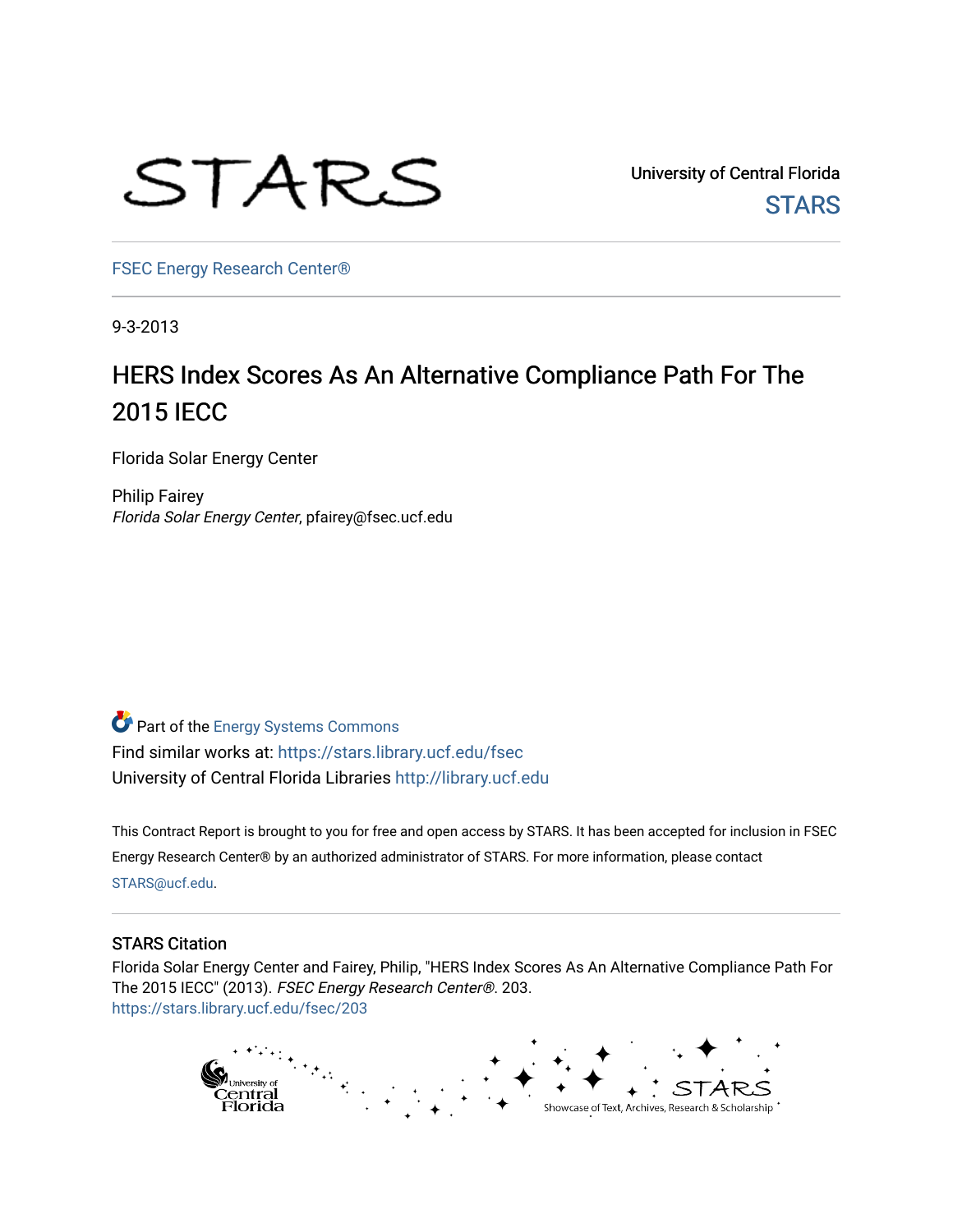

**FLORIDA SOLAR ENERGY CENTER'** Creating Energy Independence

# **HERS Index Scores as an Alternative Compliance Path for the 2015 IECC**

FSEC-CR-1956-13

*Final Report* September 4, 2013

**Submitted to**

Residential Energy Services Network, Inc. P.O. Box 4561 Oceanside, CA 92052-4561 UCF Project No. 20128255

## **Author**

Philip Fairey

Copyright © 2013 Florida Solar Energy Center/University of Central Florida All rights reserved.

> 1679 Clearlake Road Cocoa, Florida 32922, USA  $(321)$  638-1000

www.floridaenergycenter.org



A Research Institute of the University of Central Florida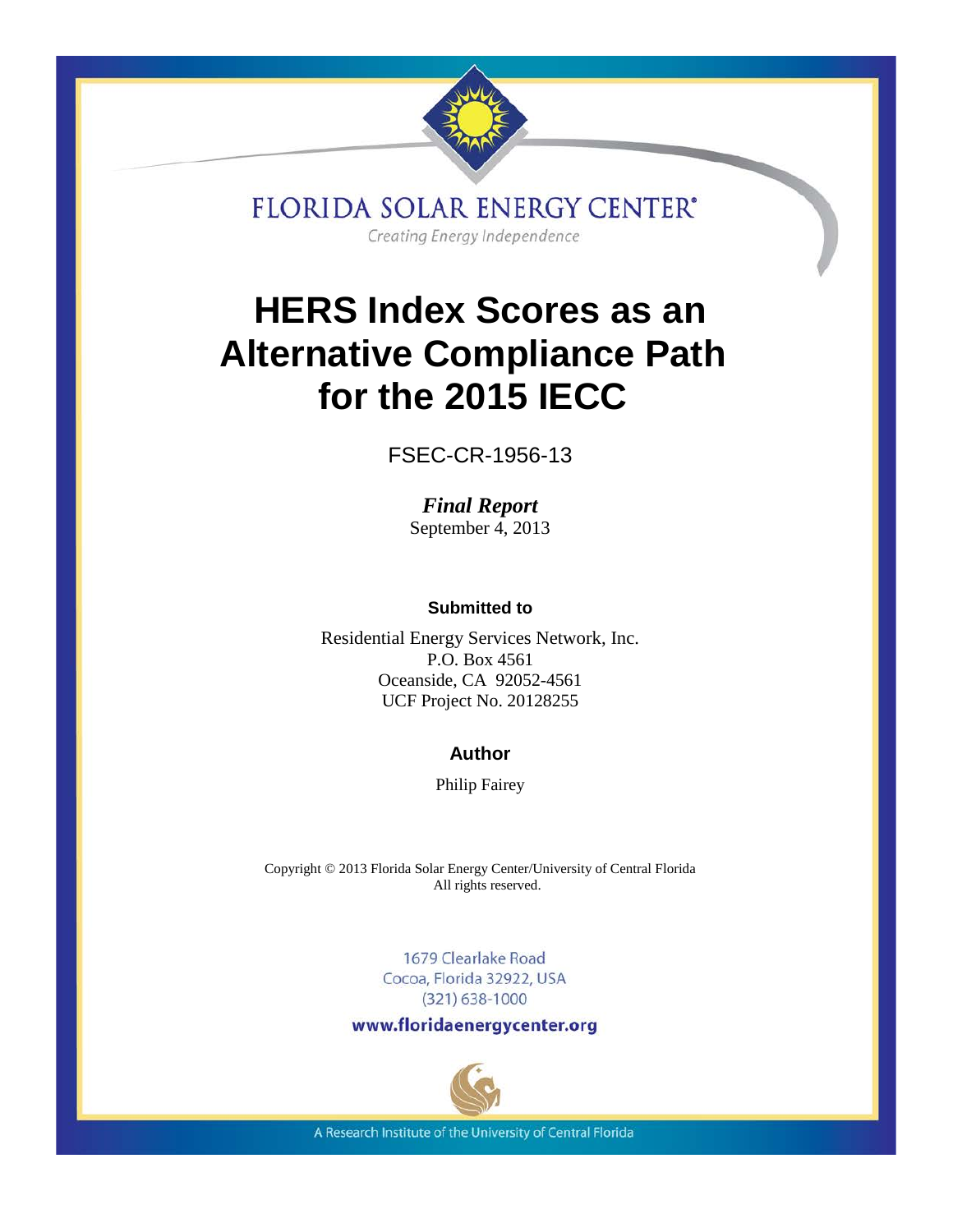**HERS Index Scores as an Alternative Compliance Path for the 2015 IECC**

#### **Final Report**

Philip Fairey September 4, 2013

#### **Background**

The analysis presented here is an extension of a previous study on HERS Index Scores as they relate to various version of the International Energy Conservation Code (IECC) by the same author.<sup>[1](#page-2-0)</sup> Since the original report, a coalition of organizations have come together to spearhead an effort to propose and support the incorporation of an Energy Rating Index compliance path in the 2015 IECC, for which the HERS Index Score would be one method of compliance.<sup>[2](#page-2-1)</sup> The numerical designation for this joint IECC proposal is RE 188-13 as modified by public comments 2 and 3.

The ERI scores proposed as compliance criteria by the coalition supporting RE 188-13 as modified by public comments 2 and 3 are as follows:

> Climate Zones 1-3: 59 Climate Zones 4-5: 63 Climate Zone 6: 62 Climate Zones 7-8: 60

RE 188-13 as modified would also require that the mandatory measures of the code be met and that the building comply with the minimum envelope values of the 2009 IECC.

This extension of the previous study is designed to examine the impact of advanced, ultra-high efficiency appliances and high efficiency HVAC systems on HERS Index Scores as they relate to reductions in the HERS Index Scores that may be used as "tradeoffs" against best practice envelope efficiencies.

### **Methodology**

As in the previous study<sup>1</sup>, one-story, 2000 ft<sup>2</sup>, 3-bedroom frame homes and two-story,  $2400 \text{ ft}^2$ , 3-bedroom frame homes were configured to simulate the IECC *Standard Reference Design*. However, for this study the configuration of the baseline homes was a combination of the 2009 IECC envelope specifications coupled with the 2012 specifications for lighting, envelope air leakage, and duct leakage. Additionally, this study is much more limited, examining results in only three cities representing cooling

<span id="page-2-0"></span><sup>&</sup>lt;sup>1</sup> Fairey, P., February 21, 2013. "Analysis of HERS Index Scores for Recent Versions of the International Energy Conservation Code (IECC)." FSEC Report No. FSEC-CR-1941-13, Florida Solar<br>Energy Center, Cocoa, FL. (http://www.fsec.ucf.edu/en/publications/pdf/FSEC-CR-1941-13, R01.pdf)

<span id="page-2-1"></span><sup>&</sup>lt;sup>2</sup> The coalition supporting RE 188-13 comprises the National Resource Defense Council (NRDC), the Institute for Market Transformation (IMT) and the Leading Builders of America (LBA).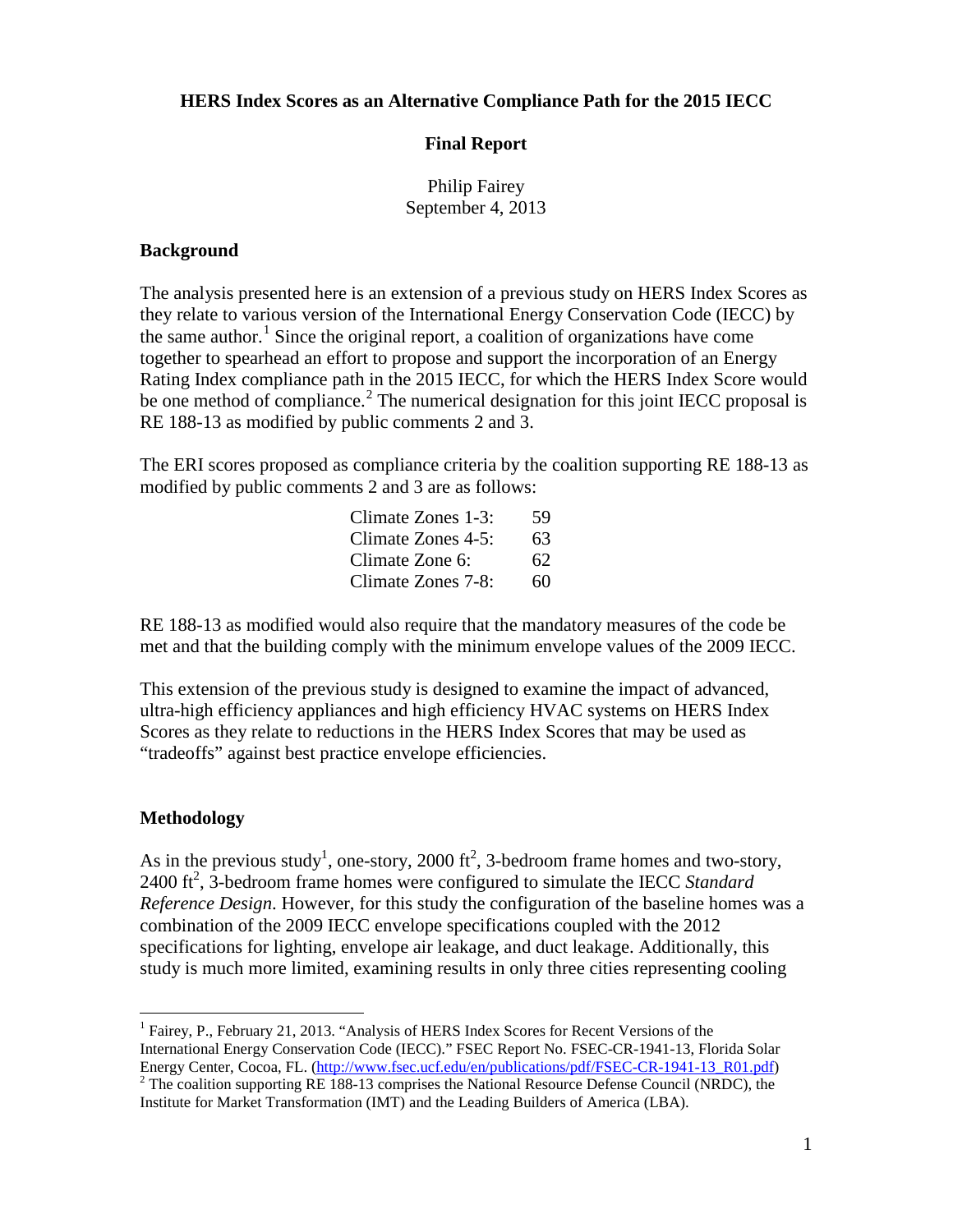dominated, heating dominated and mixed climates (Miami, Fargo and Baltimore, respectively).

As in the previous study, windows were configured such that 35% of the total window area was located on the north and south faces of the home and 15% was located on the east and west faces. This allowed the simulations to examine a *best-case* orientation scenario with the front of the homes facing north and a *worst-case* scenario with the front facing east. The front of the homes also had a 20-foot adjoining garage wall. The foundation for the homes was varied by IECC climate zone with slab-on-grade foundations in the Miami homes, vented crawlspace foundations in Baltimore homes and with unconditioned basement foundations in the Fargo homes.

Tables 1 through 7 and Figures 1 through 5 present the characteristics of the 20 different home configurations analyzed in each climate in the simulation analysis.

| Component                       | 1-story | 2-Story |
|---------------------------------|---------|---------|
| 1st floor area $({\rm ft}^2)$   | 2,000   | 1,200   |
| 2nd floor area $({\rm ft}^2)$   | 0       | 1,200   |
| Total floor area $({\rm ft}^2)$ | 2,000   | 2,400   |
| Total volume $(ft^3)$           | 18,000  | 21,000  |
| N-S wall length (ft)            | 50      | 40      |
| E-W wall length (ft)            | 40      | 30      |
| 1st floor wall height (ft)      | 9       | 8       |
| Height between floors (ft)      | ∩       | 1.5     |
| 2nd floor wall height (ft)      |         | 8       |
| Door area $\text{ft}^2$ )       | 40      | 40      |
| 2009 - 2012 IECC SRD windows:   |         |         |
| Window/floor area (%)           | 15%     | 15%     |
| Total window area $(ft^2)$      | 300     | 360     |
| $N-S$ window fraction $(\%)$    | 35%     | 35%     |
| E-W window fraction $(\%)$      | 15%     | 15%     |

Table 1: *Best-Case* Home Characteristics

| LOCATION      | <b>IECC</b><br>CZ | <b>Ceiling</b><br><b>R-value</b> | Wall<br><b>R-value</b> | Found.<br>type | <b>Slab</b><br><b>R-value</b> | Floor<br><b>R-value</b> | Fen<br><b>U-Factor</b> | Fen   <br><b>SHGC</b> II |
|---------------|-------------------|----------------------------------|------------------------|----------------|-------------------------------|-------------------------|------------------------|--------------------------|
| Miami, FL     | 1A                | 30                               |                        | SOG            | none                          | n/a                     | 1.20                   | $0.30$                   |
| Baltimore, MD | 4A                | 38                               |                        | Crawl          | n/a                           | 19                      | 0.35                   | 0.40                     |
| Fargo, ND     | 7А                | 49                               |                        | JCbsmt         | n/a                           | 38                      | 0.35                   | 0.40                     |

Table 2: 2009 IECC Envelope Insulation Values

**Notes for Tables 2 & 3:**

Wall R-value: cavity fill  $SOG = slab$  on grade  $C$ rawl = crawlspace UCbsmt = unconditioned basement

Table 3: HVAC Distribution System Specifications

|                      | Duct            | Duct            | <b>Air Handler</b> | <b>Distribution</b>                                    | Return               |
|----------------------|-----------------|-----------------|--------------------|--------------------------------------------------------|----------------------|
| <b>LOCATION</b>      | <b>Location</b> | <b>R</b> -value | Location           | <b>System Leakage</b>                                  | <b>Leak fraction</b> |
| Miami, FL            | Attic           |                 | Garage             | $4 \text{ cfm}/100 \text{ft}^2 \text{ CFA}$            | 60%                  |
| <b>Baltimore, MD</b> | Crawl           |                 |                    | Crawl $\int 4 \text{ cfm}/100 \text{ft}^2 \text{ CFA}$ | 60%                  |
| Fargo, ND            | UCbsmt          |                 | <b>UC</b> bsmt     | $4 \text{ cfm}/100 \text{ft}^2 \text{ CFA}$            | 60%                  |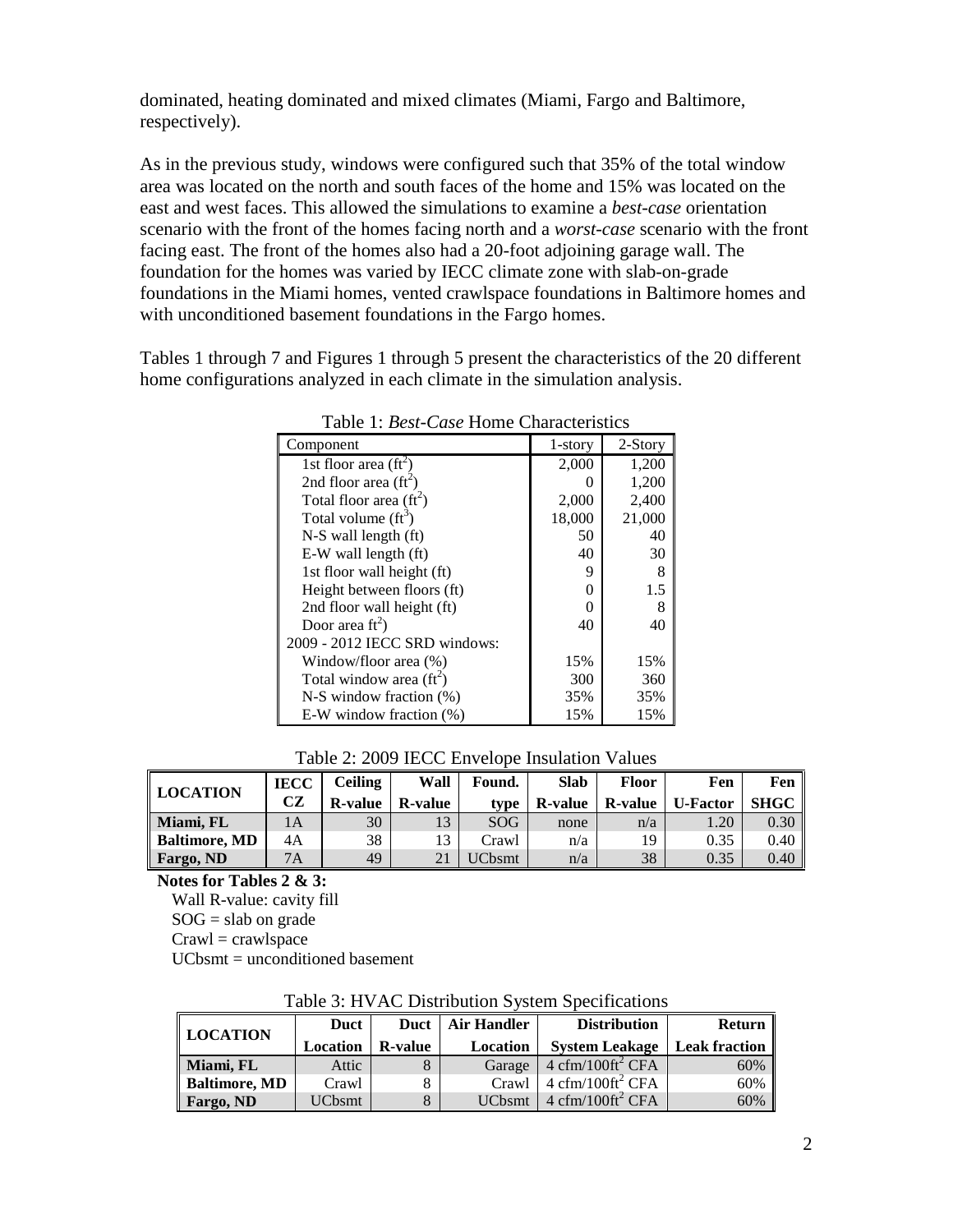| <b>LOCATION</b> | <b>Envelope</b>    | <b>Mechanical</b> | <b>Mechanical</b> | <b>Mechanical</b> |  |  |  |  |  |
|-----------------|--------------------|-------------------|-------------------|-------------------|--|--|--|--|--|
|                 | Leakage            | <b>Vent Type</b>  | <b>Vent Rate</b>  | <b>Vent Power</b> |  |  |  |  |  |
| Miami, FL       | $5 \text{ ach} 50$ | None              | None              | None              |  |  |  |  |  |
| Baltimore, MD   | $3 \text{ ach} 50$ | Balanced          | $60 \text{ cfm}$  | 30 watts          |  |  |  |  |  |
| Fargo, ND       | $3 \text{ ach} 50$ | <b>Balanced</b>   | $60 \text{ cfm}$  | 30 watts          |  |  |  |  |  |

Table 4: Envelope Leakage & Mechanical Ventilation Specifications

Table 5: Baseline HVAC Equipment

|                      | <b>IECC</b> | <b>Heating System</b> |     |      | <b>Cooling System</b> | <b>Water Heater</b> |      |
|----------------------|-------------|-----------------------|-----|------|-----------------------|---------------------|------|
| <b>LOCATION</b>      | CZ          | Fuel                  | Eff | Fuel | <b>SEER</b>           | Fuel                | EF   |
| Miami, FL            | 1Α          | elec                  | 7.7 | elec | 13                    | elec                | 0.92 |
| <b>Baltimore, MD</b> | 4A          | gas                   | 78% | elec | 13                    | Gas                 | 0.59 |
| Fargo, ND            | 7A          | gas                   | 78% | elec | 13                    | Gas                 | 0.59 |

Table 6: Common HVAC Equipment

|                      | <b>IECC</b> | <b>Heating System</b> |     | <b>Cooling System</b> |             | Water Heater |      |
|----------------------|-------------|-----------------------|-----|-----------------------|-------------|--------------|------|
| LOCATION             | CZ.         | Fuel                  | Eff | Fuel                  | <b>SEER</b> | Fuel         | EF   |
| Miami, FL            | 1A          | elec                  | 8.2 | elec                  | 14.5        | elec         | 0.92 |
| <b>Baltimore, MD</b> | 4A          | gas                   | 90% | elec                  | 14.5        | Gas          | 0.59 |
| Fargo, ND            | 7А          | gas                   | 90% | elec                  | 14.5        | Gas          | 0.59 |

Table 7: ENERGY STAR Most Efficient HVAC Equipment

|                      | <b>IECC</b> |      | <b>Heating System</b> | <b>Cooling System</b> |      | <b>Water Heater</b> |      |
|----------------------|-------------|------|-----------------------|-----------------------|------|---------------------|------|
| <b>LOCATION</b>      | CZ          | Fuel | Eff                   | Fuel                  | SEER | Fuel                | EF   |
| Miami, FL            | 1А          | elec | 9.6                   | elec                  | 18   | elec                | 0.92 |
| <b>Baltimore, MD</b> | 4A          | gas  | 97%                   | elec                  | 18   | Gas                 | 0.59 |
| Fargo, ND            | 7A          | gas  | 97%                   | elec                  | 18   | Gas                 | 0.59 |

Unlike in the original study, simulations for this study were accomplished using the latest version of EnergyGauge USA (v.3.1.02), which is a RESNET-accredited HERS Simulation Tool based on hourly DOE-2 simulations.

## **Ultra-High Efficiency Appliances**

Again unlike the original study, this study focused on the implications of ultra-high efficiency appliances and 100% high efficiency lighting. The appliances selected represent the best available appliance technologies currently available, generally corresponding to the Energy Star Most Efficient criteria where such criteria exist, and result in significant energy use savings compared with the reference standard appliances against which they are compared. In addition, the dishwasher and clothes washer specifications result in substantial hot water use and energy savings of about 10 gallons per day of hot water use and about 15% energy savings. In addition, ceiling fans were also incorporated into the current analysis. The ultra-high efficiency ceiling fans used here have an efficiency of 270 cfm/watt as compared with the reference standard ceiling fan with an efficiency of 70.5 cfm/watt, resulting in significant ceiling fan savings. Except for the ceiling fans, the appliance characteristics used in the current study are shown as the input screens to the EnergyGauge USA software in Figures  $1 - 5$  below.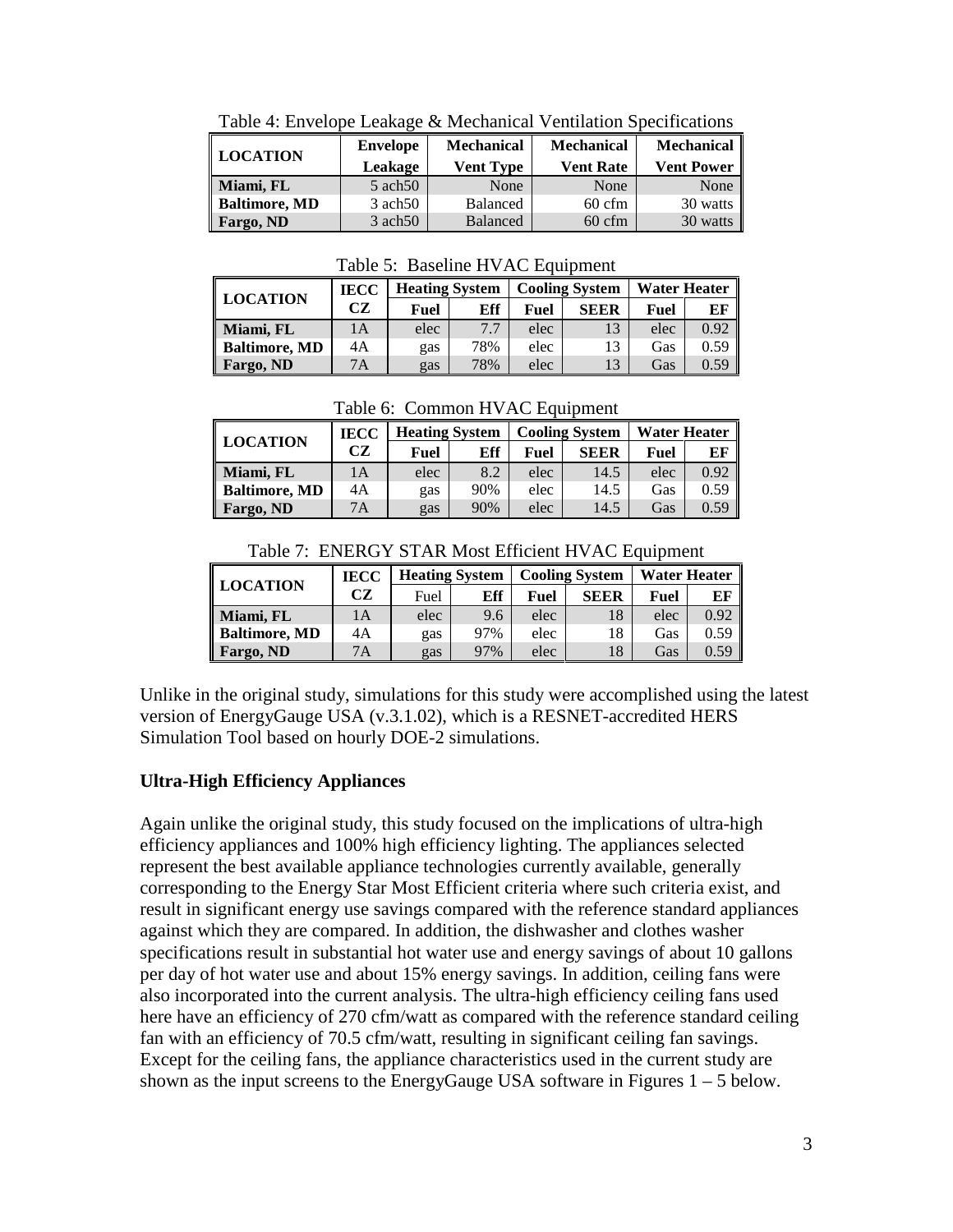| Rad EnergyGauge USA - HERS-IECC2009-env-Bap_2sty_Miami                                                                                                                                                                                                             |                   |
|--------------------------------------------------------------------------------------------------------------------------------------------------------------------------------------------------------------------------------------------------------------------|-------------------|
| File View Calculate Batch Reports Registration Support Help                                                                                                                                                                                                        |                   |
| Project ID: 266<br><b>User Entry Mode</b>                                                                                                                                                                                                                          |                   |
| Refrigerator (or Freezer) 1 of 1:-<br>Location<br>Make<br>Main<br>$\blacktriangledown$<br>Model<br>Comment<br>Best Available 21 cuft (30% better than Std)<br>EnergyStar<br>Input Method<br>C Energy Guide<br>kWh/yr<br>357<br>C Default New<br>C Default Existing |                   |
| <b>Overview</b><br>Post<br>$\Box$<br>$\mathbb{N}$<br>$\ddot{\phantom{1}}$<br>$\blacksquare$<br>◂<br>IDRefrigerator LocationAcronym<br>Comment<br>1 Main<br>Best Available 21 cuft (30% better than Std)<br>$\leq$ [III]                                            | $\rightarrow$     |
| Refrigerators<br><b>Clothes Washers</b><br><b>Dryers</b><br><b>Dishwashers</b><br>Ranges                                                                                                                                                                           |                   |
| Lights and Plugs<br><b>Site</b><br>Envelope<br>Equipment<br>Spaces<br>Appliances                                                                                                                                                                                   | Other<br>Vehicles |

## Figure 1. Refrigerator Input Screen

## Figure 2. Clothes Washer Input Screen

| <sup>read</sup> EnergyGauge USA - HERS-IECC2009-env-Bap_2sty_Miami                                                                                  |                                                        |               |                                                 |            |                                                                    |                                              |                                                           |
|-----------------------------------------------------------------------------------------------------------------------------------------------------|--------------------------------------------------------|---------------|-------------------------------------------------|------------|--------------------------------------------------------------------|----------------------------------------------|-----------------------------------------------------------|
| File                                                                                                                                                | View Calculate Batch Reports Registration Support Help |               |                                                 |            |                                                                    |                                              |                                                           |
| Project ID: 266                                                                                                                                     |                                                        |               | <b>User Entry Mode</b>                          |            |                                                                    |                                              |                                                           |
| ClothesWasher 1 of 1:1<br>Location<br>Main<br>Comment<br>Best Available<br>Input Method<br>C Energy Guide<br>Default New<br>o<br>C Default Existing |                                                        | Model         | Make<br>$\overline{\phantom{a}}$<br>Energy Star |            | kWh/yr<br>Dollar per kWh<br>Annual Gas Cost/yr<br>Dollar per therm | Capacity (c)<br>135<br>0.1065<br>10<br>1.218 | 3.5<br>Loads Per Year<br>280<br>Mod. Energy Factor<br>3.2 |
| Overview                                                                                                                                            | м                                                      |               | N<br>٠                                          | Post       |                                                                    |                                              |                                                           |
|                                                                                                                                                     | IdClothesWasher LocationAcronym<br>1 Main              |               |                                                 |            | Comment<br><b>Best Available</b>                                   |                                              |                                                           |
| $\leq$                                                                                                                                              |                                                        |               |                                                 |            |                                                                    |                                              | $\rightarrow$                                             |
| Refrigerators                                                                                                                                       | <b>Clothes Washers</b>                                 | <b>Dryers</b> | <b>Dishwashers</b>                              | Ranges     |                                                                    |                                              |                                                           |
| Site                                                                                                                                                | <b>Spaces</b>                                          | Envelope      | Equipment                                       | Appliances | <b>Lights and Plugs</b>                                            | Other                                        | Vehicles                                                  |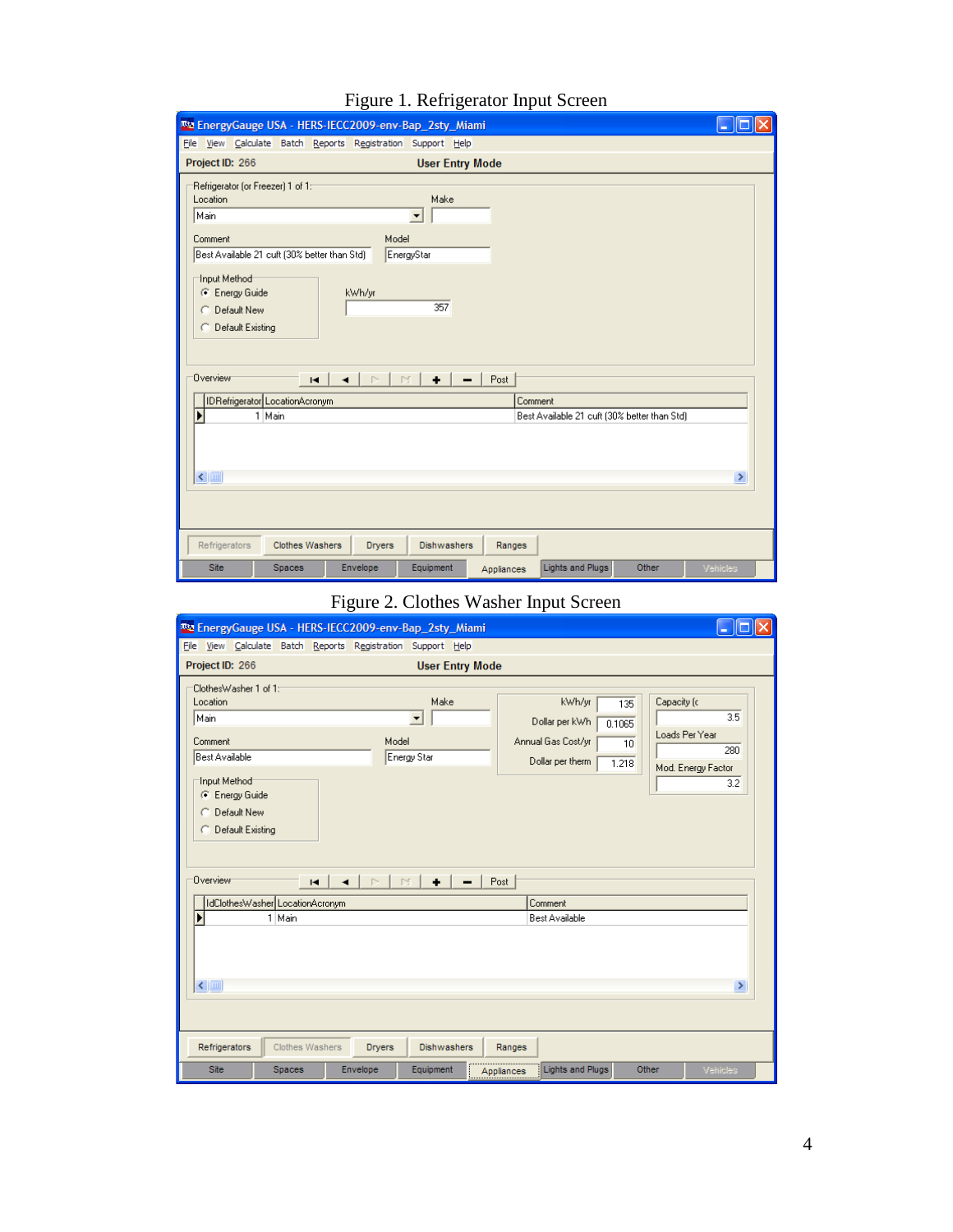| <sup>maa</sup> EnergyGauge USA - HERS-IECC2009-env-Bap_2sty_Miami                                                                                                                 |                                                       |                                                                                                                                 |                                                                                                                                 |
|-----------------------------------------------------------------------------------------------------------------------------------------------------------------------------------|-------------------------------------------------------|---------------------------------------------------------------------------------------------------------------------------------|---------------------------------------------------------------------------------------------------------------------------------|
| File View Calculate Batch Reports Registration Support Help                                                                                                                       |                                                       |                                                                                                                                 |                                                                                                                                 |
| Project ID: 266                                                                                                                                                                   | <b>User Entry Mode</b>                                |                                                                                                                                 |                                                                                                                                 |
| Dryer 1 of 1:<br>Location<br>Main<br>$\blacktriangledown$<br>Comment<br><b>Best Available</b><br>Input Method<br>C Energy Factor Available<br>C Default New<br>C Default Existing | Make<br>Model<br>Energy Star<br>Energy Factor<br>3.01 | Serves Clothes Washer<br>1 - (Main)<br>$\blacktriangledown$<br>Control<br>Moisture Sensing<br>Electric Energy Percentage<br>100 | Fuel<br>Electricity<br>$\overline{\phantom{a}}$<br>Capacity cu. ft.<br>3.5<br>$\overline{\phantom{a}}$<br>Loads Per Year<br>280 |
| <b>OverView</b><br>$\blacksquare$<br>$\blacktriangleleft$<br>IDClothesDryer LocationAcronym<br>1 Main                                                                             | $\ddot{\phantom{1}}$<br>$\blacksquare$                | $ [Test]$<br>Comment<br><b>Best Available</b>                                                                                   |                                                                                                                                 |
|                                                                                                                                                                                   |                                                       |                                                                                                                                 |                                                                                                                                 |
| Refrigerators<br><b>Clothes Washers</b><br><b>Dryers</b>                                                                                                                          | <b>Dishwashers</b>                                    | Ranges                                                                                                                          |                                                                                                                                 |
| Site<br>Envelope<br><b>Spaces</b>                                                                                                                                                 | Equipment                                             | <b>Lights and Plugs</b><br>Appliances                                                                                           | Other<br>Vehicles                                                                                                               |

## Figure 3. Clothes Dryer Input Screen

## Figure 4. Dishwasher Input Screen

|                                         |                                |                                                | The EnergyGauge USA - HERS-IECC2009-env-Bap_2sty_Miami |            |                                         |                                   |                                             |
|-----------------------------------------|--------------------------------|------------------------------------------------|--------------------------------------------------------|------------|-----------------------------------------|-----------------------------------|---------------------------------------------|
|                                         |                                | File View Calculate Batch Reports Registration | Support Help                                           |            |                                         |                                   |                                             |
| Project ID: 266                         |                                |                                                | <b>User Entry Mode</b>                                 |            |                                         |                                   |                                             |
| DishWasher 1 of 1:1<br>Location<br>Main |                                | Comment<br>$\overline{\phantom{0}}$            | Energy Star (Best Available)                           |            |                                         |                                   |                                             |
| Make<br>Input Method<br>Energy Guide    | Model                          |                                                | kWh/yr<br>195<br>Annual Gas Cost                       | \$/Therm   | Capacity (place sel<br>\$/kWh<br>0.1065 | 12                                | Loads Per Yr<br>193                         |
| C Default New<br>C Default Existing     |                                |                                                | 23                                                     |            | 1.218<br>Internal Heater?<br>lYes:      | <b>No</b><br>$\blacktriangledown$ | d Water Only Inlet?<br>$\blacktriangledown$ |
| Overview                                |                                | $\blacksquare$                                 | E.                                                     |            | Post                                    |                                   |                                             |
| IdDishWasher Comment                    |                                |                                                |                                                        |            | LocationAcronym                         |                                   |                                             |
| $\leq$                                  | 1 Energy Star (Best Available) |                                                |                                                        | Main       |                                         |                                   | $\rightarrow$                               |
| Refrigerators                           | <b>Clothes Washers</b>         | <b>Dryers</b>                                  | <b>Dishwashers</b>                                     | Ranges     |                                         |                                   |                                             |
| Site                                    | <b>Spaces</b>                  | Envelope                                       | Equipment                                              | Appliances | Lights and Plugs                        | Other                             | Vehicles                                    |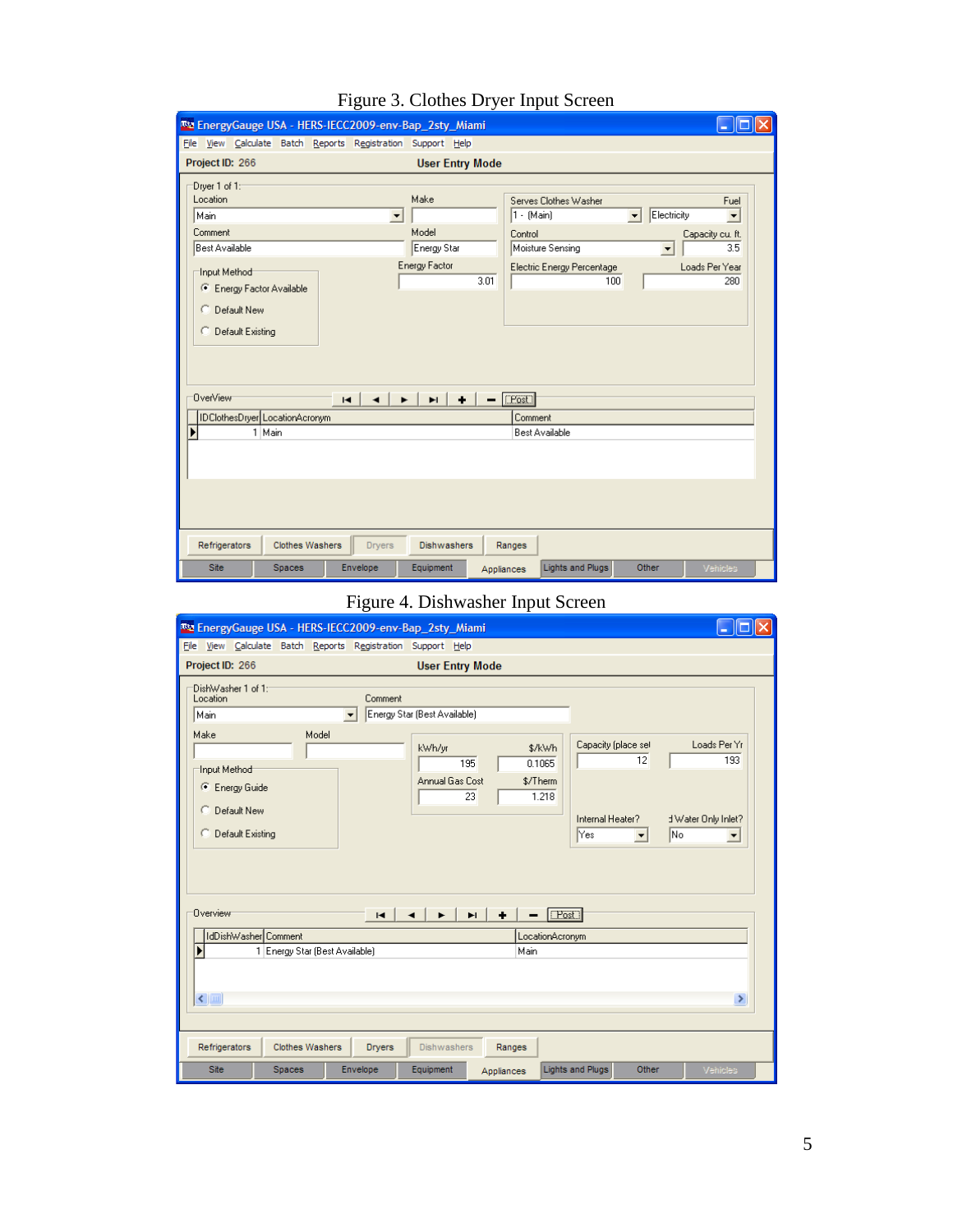| <sup>read</sup> EnergyGauge USA - HERS-IECC2009-env-app_2sty_Miami                                                                                                         |                                               |                                                                    |                                                                |                                                                        |                                                                                   |
|----------------------------------------------------------------------------------------------------------------------------------------------------------------------------|-----------------------------------------------|--------------------------------------------------------------------|----------------------------------------------------------------|------------------------------------------------------------------------|-----------------------------------------------------------------------------------|
| File View Calculate Batch Reports Registration Support Help                                                                                                                |                                               |                                                                    |                                                                |                                                                        |                                                                                   |
| Project ID: 266                                                                                                                                                            |                                               | <b>User Entry Mode</b>                                             |                                                                |                                                                        |                                                                                   |
| RangeOven 1 of 1:<br>Location<br>Main<br>Comment<br>Best Available<br>Input method<br>C Energy Factor Available<br>C. Default New<br>C Default Existing<br><b>OverView</b> | Make<br>$\blacktriangledown$<br>Model         | Efficiency Factors <sup>-</sup><br>0.91<br>Cooktop<br>0.95<br>Oven | Details<br>Fuel<br>Cooktop Type<br>Oven Type<br>Meals Per Year | Type CooktopOven Combo<br>Electric<br>Electric Induction<br>Convection | $\overline{\mathbf{v}}$<br>I.<br>$\overline{\phantom{0}}$<br>$\blacktriangledown$ |
| IDRangeOven Comment                                                                                                                                                        | E.<br>$\blacksquare$<br>$\blacktriangleright$ | $ C\textrm{Post} $<br>٠<br>$\overline{\phantom{0}}$                |                                                                |                                                                        |                                                                                   |
| 1 Best Available                                                                                                                                                           |                                               | LocationAcronym<br>Main                                            |                                                                |                                                                        |                                                                                   |
| $\leq$                                                                                                                                                                     |                                               |                                                                    |                                                                |                                                                        | $\rightarrow$                                                                     |
| Refrigerators<br><b>Clothes Washers</b>                                                                                                                                    | <b>Dryers</b><br>Dishwashers                  | Ranges                                                             |                                                                |                                                                        |                                                                                   |
| Site<br>Spaces                                                                                                                                                             | Envelope<br>Equipment                         | Appliances                                                         | <b>Lights and Plugs</b>                                        | Other                                                                  | Vehicles                                                                          |

#### Figure 5. Range/Oven Input Screen

#### **Findings**

The energy savings produced by the ultra-high efficiency appliances and the improved lighting were significant, representing 46.2% overall appliance and lighting savings as compared with the baseline home used for the analysis. Table 8 presents the energy savings results for each appliance as well as the total energy savings.

Table 8. Energy savings produced by ultra-high efficiency appliances

| <b>End use</b>            | <b>Baseline</b><br>(MBtu/y) | <b>Rated</b><br>(MBtu/y) | % Saved |
|---------------------------|-----------------------------|--------------------------|---------|
| Lighting $(75\% > 100\%)$ | 5.17                        | 3.65                     | 29.4%   |
| Refrigerator              | 2.36                        | 1.22                     | 48.3%   |
| Dishwasher                | 0.58                        | 0.40                     | 31.0%   |
| <b>Ceiling Fans</b>       | 2.22                        | 0.58                     | 73.9%   |
| <b>Clothes Washer</b>     | 0.24                        | 0.12                     | 50.0%   |
| <b>Clothes Dryer</b>      | 3.31                        | 1.00                     | 69.8%   |
| Range/oven                | 1.53                        | 1.32                     | 13.7%   |
| <b>Total</b>              | 15.41                       | 8.29                     | 46.2%   |

In addition to these savings, there were hot water energy savings of approximately 15% due to the improved hot water efficiency of the dishwasher and clothes washer.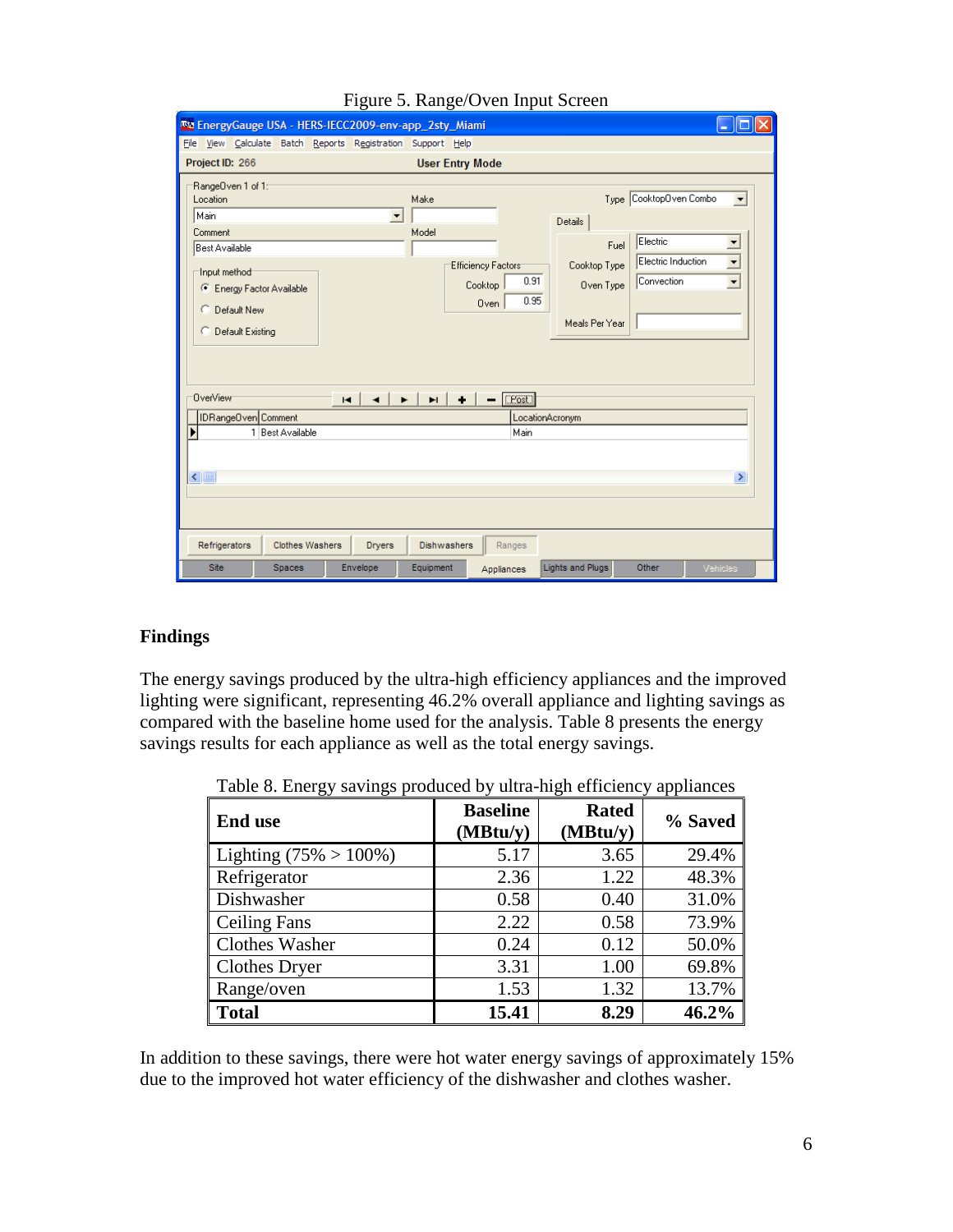Internal gains in homes are also reduced by these increased appliance and lighting efficiencies. Cooling energy requirements are reduced and heating energy requirements are increased, resulting in a significantly larger impact in the cooling dominated climate of Miami than in the heating dominated climate of Fargo.

HERS Index Scores are impacted commensurate with these appliance energy and hot water savings. Table 9 presents HERS Index score results from the study. The direct impact of the ultra-high efficiency appliances and 100% high efficiency lighting are shown by the difference between the columns labeled 'Baseline' and 'Bap.' This difference, in terms of the change in average HERS Index Score, is 12 points in Miami, 8 points in Baltimore and 6 points in Fargo, illustrating the climate dependence of improved appliances as they are related to internal gains in homes.

| <b>Miami</b>                   | <b>Baseline</b>  | Bap        | <b>Bap-Ceq</b> | <b>Bap-Beq</b> | <b>Bap-Beq-inD</b> |
|--------------------------------|------------------|------------|----------------|----------------|--------------------|
| 2sty-BestCase                  | 77               | 66         | 60             | 54             | 49                 |
| 2sty-WorstCase                 | 78               | 67         | 61             | 55             | 51                 |
| 1sty-BestCase                  | 80               | 68         | 62             | 56             | 51                 |
| 1sty-WorstCase                 | 82               | 69         | 63             | 57             | 52                 |
| <b>Mean</b>                    | 79.3             | 67.5       | 61.5           | 55.5           | 50.8               |
| <b>Standard Deviation</b>      | $2.2\phantom{0}$ | 1.3        | 1.3            | 1.3            | 1.3                |
| <b>Baltimore</b>               | <b>Baseline</b>  | Bap        | <b>Bap-Ceq</b> | <b>Bap-Beq</b> | <b>Bap-Beq-inD</b> |
| 2sty-BestCase                  | 81               | 74         | 66             | 61             | 55                 |
| 2sty-WorstCase                 | 83               | 76         | 68             | 63             | 57                 |
| 1sty-BestCase                  | 83               | 75         | 67             | 62             | 58                 |
| 1sty-WorstCase                 | 85               | 77         | 69             | 64             | 59                 |
| <b>Mean</b>                    | 83.0             | 75.5       | 67.5           | 62.5           | 57.3               |
| <b>Standard Deviation</b>      | 1.6              | 1.3        | 1.3            | 1.3            | 1.7                |
| Fargo                          | <b>Baseline</b>  | <b>Bap</b> | <b>Bap-Ceq</b> | <b>Bap-Beq</b> | <b>Bap-Beq-inD</b> |
| 2sty-BestCase                  | 79               | 73         | 64             | 59             | 55                 |
| 2sty-WorstCase                 | 80               | 74         | 65             | 60             | 56                 |
| 1sty-BestCase                  | 81               | 75         | 65             | 61             | 57                 |
| 1sty-WorstCase                 | 82               | 76         | 66             | 62             | 57                 |
| <b>Mean</b>                    | 80.5             | 74.5       | 65.0           | 60.5           | 56.3               |
| <b>Standard Deviation</b>      | 1.3              | 1.3        | 0.8            | 1.3            | 1.0                |
| <b>Key to Column Headings:</b> |                  |            |                |                |                    |

Table 9. HERS Index Score results for all simulations

| <b>Key to Column Headings:</b> |  |                                                                   |  |  |  |                                                                        |  |
|--------------------------------|--|-------------------------------------------------------------------|--|--|--|------------------------------------------------------------------------|--|
| <b>Baseline</b>                |  | $=$ 2009 envelope plus 2012 ach 50, duct leakage and lights (75%) |  |  |  |                                                                        |  |
| Bap                            |  | $=$ Baseline + best available appliances and lights (100%)        |  |  |  |                                                                        |  |
| <b>Bap-Ceq</b>                 |  |                                                                   |  |  |  | $=$ Baseline + best avail appliances and lights & common HVAC equip    |  |
| <b>Bap-Beq</b>                 |  |                                                                   |  |  |  | $=$ Baseline + best avail appliances and lights & ENERGY STAR most     |  |
|                                |  | efficient HVAC equip                                              |  |  |  |                                                                        |  |
| <b>Bap-Beq-inD</b>             |  |                                                                   |  |  |  | $=$ Baseline + best avail appliances and lights & best avail HVAC with |  |
|                                |  | leak free, interior ducts                                         |  |  |  |                                                                        |  |
|                                |  |                                                                   |  |  |  |                                                                        |  |

Table 9 illustrates that the 2009 IECC envelope with 2012 envelope and duct leakage and 2012 lighting requirements will not meet the criteria of RE 188-13 by a significant amount. Introducing the best available ultra-high efficiency appliances is also not sufficient to meet the RE 188-13 criteria, nor is the addition of common high efficiency HVAC equipment. Only when the best available HVAC equipment is introduced can